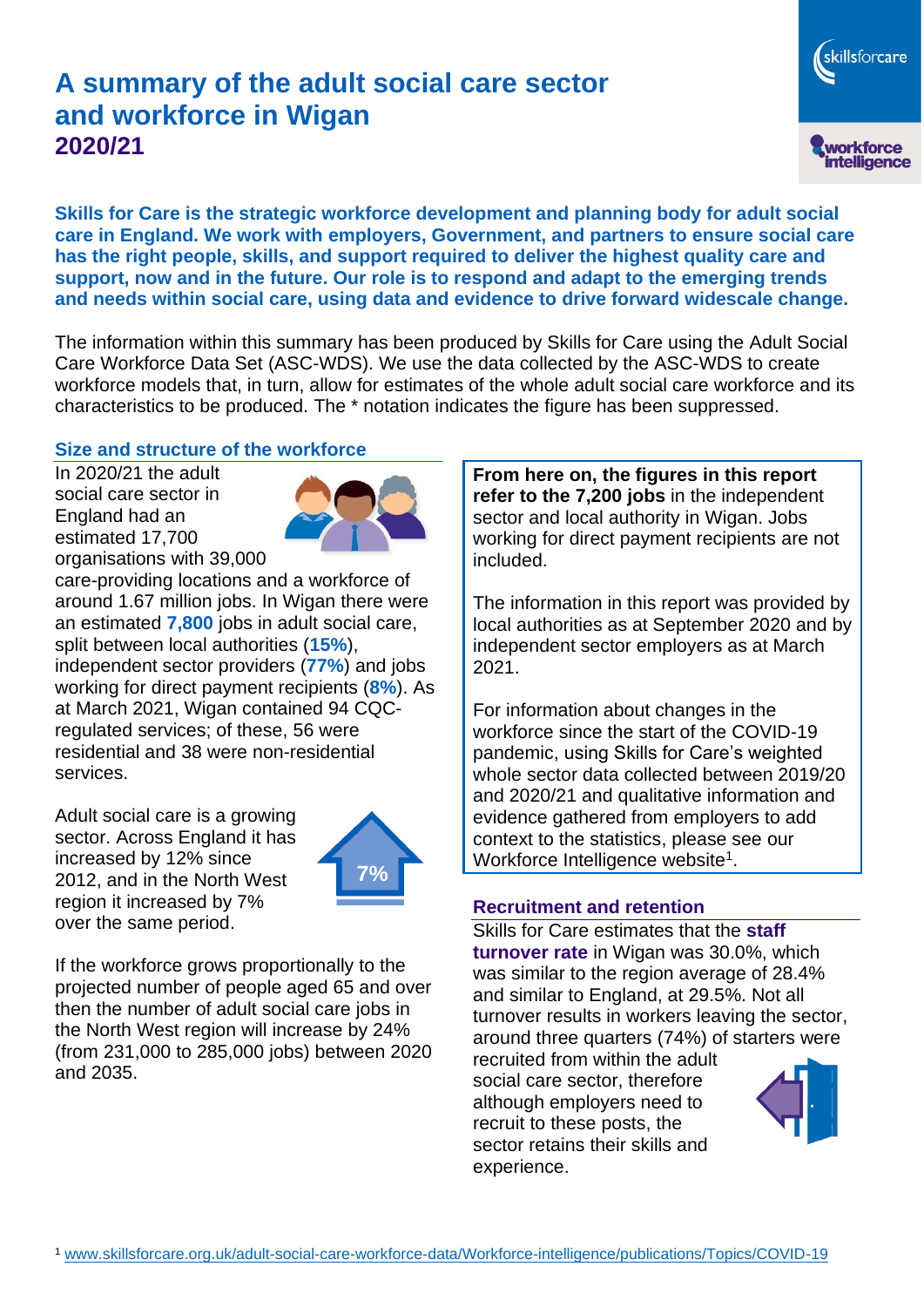Adult social care has an experienced 'core' of workers. Workers in Wigan had on average **9.3 years of experience in the sector** and 84% of the workforce had been working in the sector for at least three years.

Using both workforce intelligence evidence and our links with employers and stakeholders across England, we know that recruitment and retention is one of the largest issues faced by employers. We have many resources and tools available to help, for example the 'Values-based recruitment and retention toolkit'<sup>2</sup> and 'Seeing potential: widen your talent pool'. <sup>3</sup> For more information please visit: [www.skillsforcare.org.uk/recruitment-retention](http://www.skillsforcare.org.uk/recruitment-retention)

#### **Employment information**

We estimate Wigan had **7,200** adult social care jobs employed in the local authority and independent sectors. These included 650 managerial roles, 325 regulated professionals, 5,100 direct care (including 4,300 care workers), and 1,100 other-non-care proving roles.

The average number of **sickness days** taken in the last year in Wigan was 10.3, (10.9 in North West and 9.5 across England). With an estimated directly employed workforce of 6,700, this would mean employers in Wigan lost approximately **69,000 days to sickness in 2020/21**. In England levels of staff sickness have nearly doubled over the course of the pandemic between 2019/20 and 2020/21, in total around 6 million extra days were lost to sickness than in the year before.

Less than a quarter (20%) of the workforce in Wigan were on zero-hours contracts. Around a half (48%) of the workforce usually worked full-time hours and 52% were part-time.

### **Chart 1. Proportion of workers on zero hours contracts by area**

**England** North West Wigan



### **Workforce demographics**

The majority (86%) of the workforce in Wigan were female, and the average age was 43.7 years old. Workers aged 24 and



under made up 9% of the workforce and workers aged over 55 represented 25%. Given this age profile approximately 1,800 people will be reaching retirement age in the next 10 years.

Nationality varied by region, in England 83% of the workforce identified as British, while in the North West region this was 93%. An estimated 94% of the workforce in Wigan identified as British, 3% identified as of an EU nationality and 3% a non-EU nationality, therefore there was a similar reliance on EU and non-EU workers.

### **Pay**



Table 1 shows the full-time equivalent annual or hourly pay rate of selected job roles in Wigan (area), North West (region) and England. All figures

represent the independent sector as at March 2021, except social workers which represent the local authority sector as at September 2020. At the time of analysis, the National Living Wage was £8.72.

#### **Table 1. Average pay rate of selected job roles by area**

|                                 | England | Region  | Area    |
|---------------------------------|---------|---------|---------|
| Full-time equivalent annual pay |         |         |         |
| Social Worker <sup>t</sup>      | £37,100 | £35,300 | £36,200 |
| Registered nurse                | £33,600 | £32,500 | £30,700 |
| Hourly pay                      |         |         |         |
| National Living<br>Wage         | £8.72   | £8.72   | £8.72   |
| Senior care worker              | £10.00  | £9.80   | £9.67   |
| Care worker                     | £9.29   | £9.08   | £8.99   |
| Support and<br>outreach         | £9.53   | £9.20   | £9.48   |

†Local authority social workers only.

Please note that pay varies by sector, with local authority pay generally being higher than independent sector pay.

[www.skillsforcare.org.uk/vba](http://www.skillsforcare.org.uk/vba)